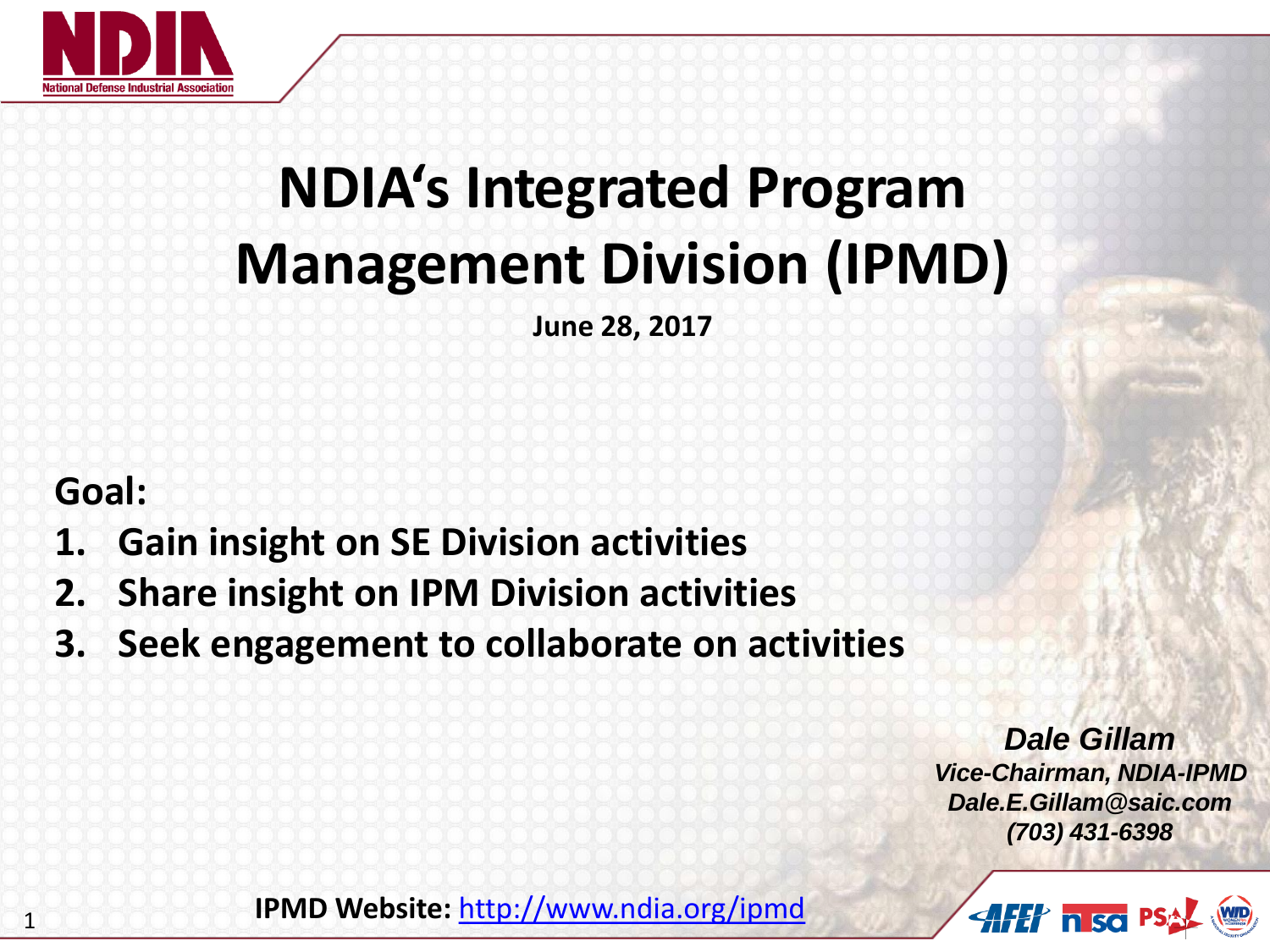

*NDIA IPMD Purpose: Lead the Advancement of Integrated Program Management Through Industry and Government Partnership*

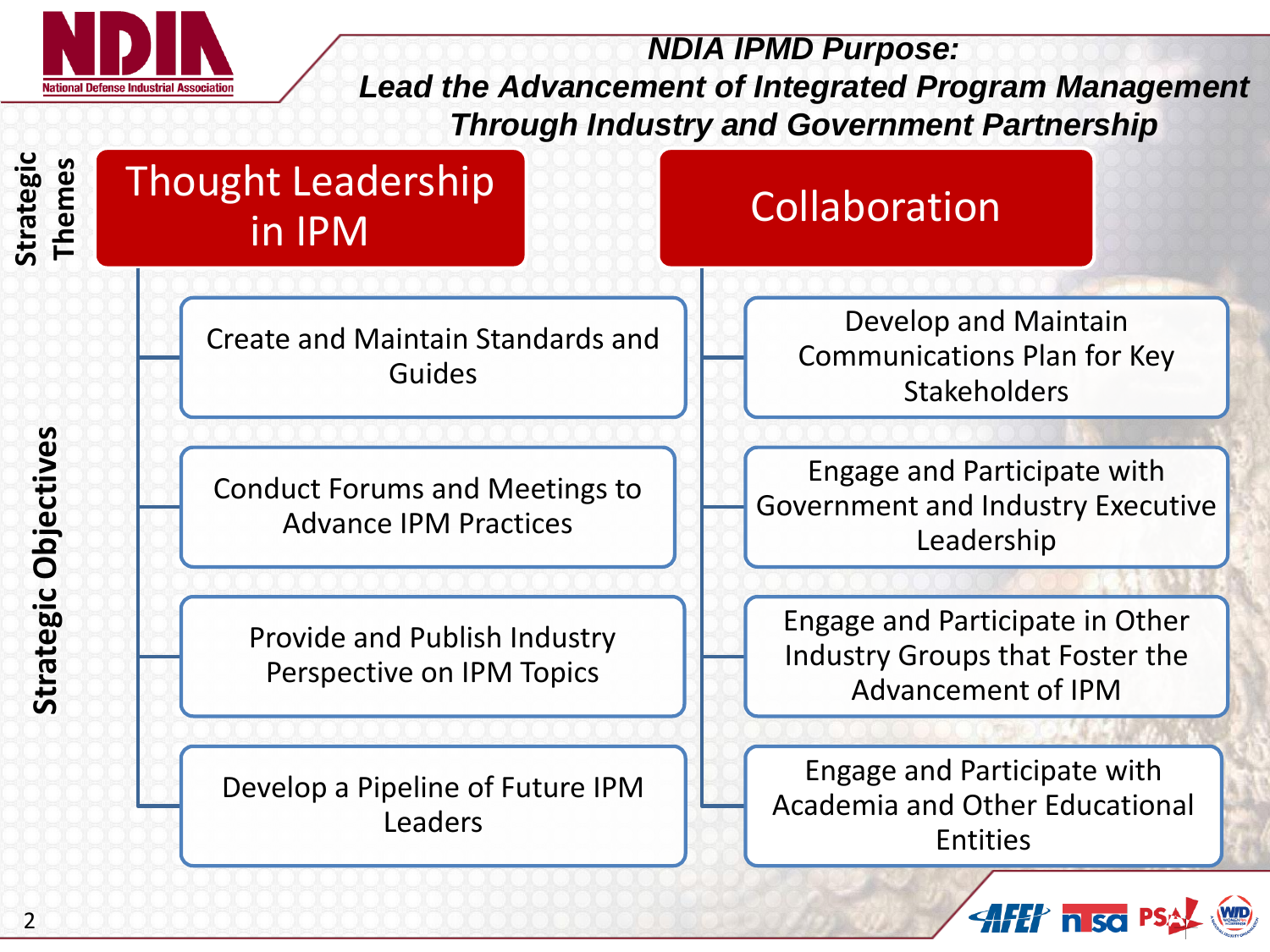

### IPMD Operational Details

- **~600 members (~150 come to the Division meetings)**
	- ~25% are Government
- **16 Board members representing large, medium, & small contractors**
- **Formal Meetings**
	- Three Division-wide meetings a year (2 to 2.5 days)
		- Addition 1 day Board only prior to Division meetings
	- Two to three Board only meetings a year (typically 1.5 2 days long)
	- Two major "conferences" (3 days long) one in Fall and one in Spring
- **IPMD Guides – Nine formal Guides and other white papers**
- **Working Groups are key**
	- **Program Management**
	- **Agile and EVM**
	- **Civilian Agency Industry Working Group (CAIWG)**
	- **Planning and Scheduling**
	- **Prime and Subcontract Management**
	- **Contracts**
	- **CSDR**

3

- **Clearinghouse**
- **Guides Steering Group**

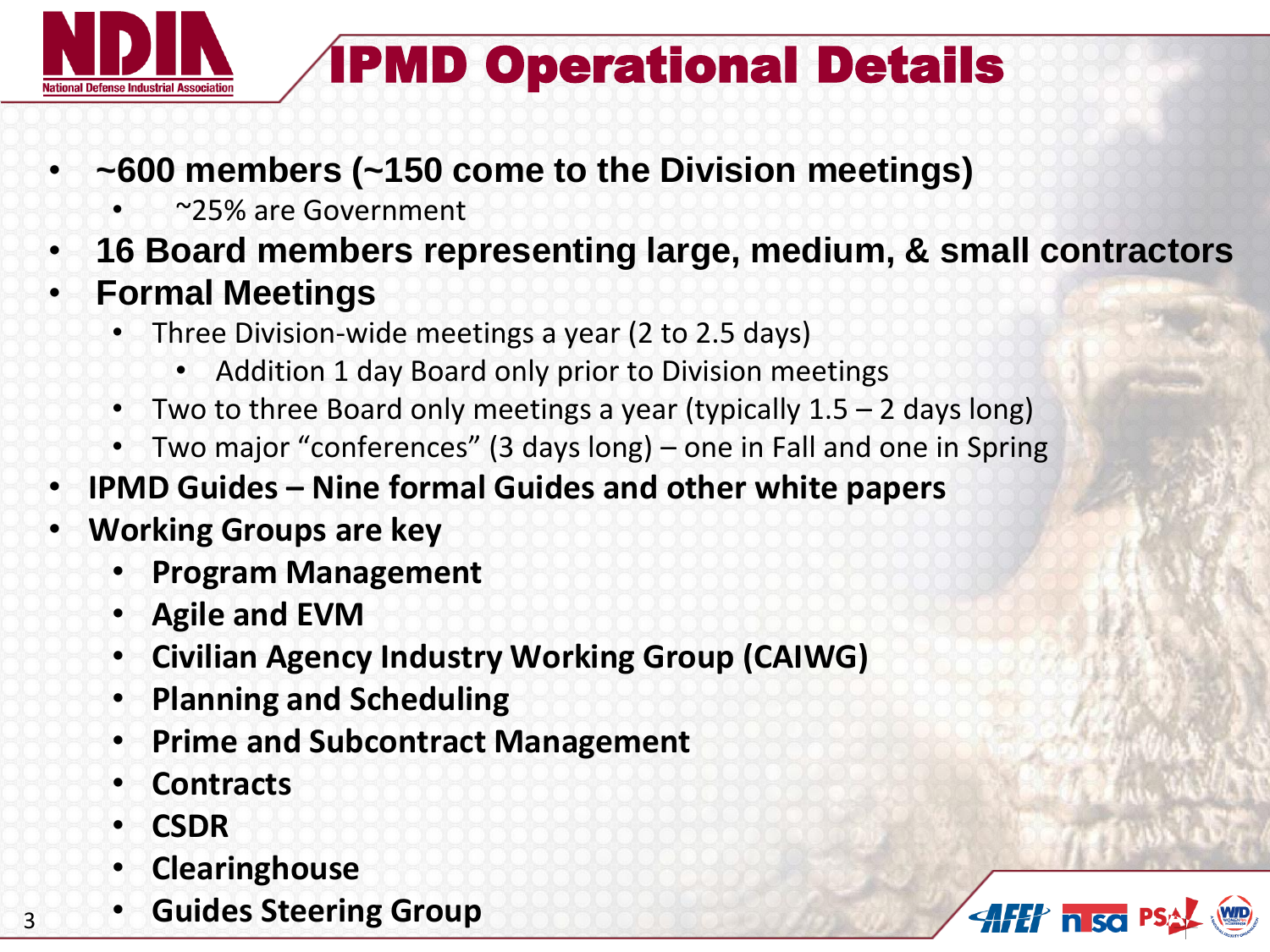

- Multiple Working Groups Within NDIA and Other Organizations Have Shared Interests
- Most Groups Providing Best Practices or Guidance in these Interest Areas
- Unintended Conflicts on Guidance can Result Without **Collaboration**
- Mechanisms to Share Information Could Benefit All Involved
- The NDIA value proposition is improved

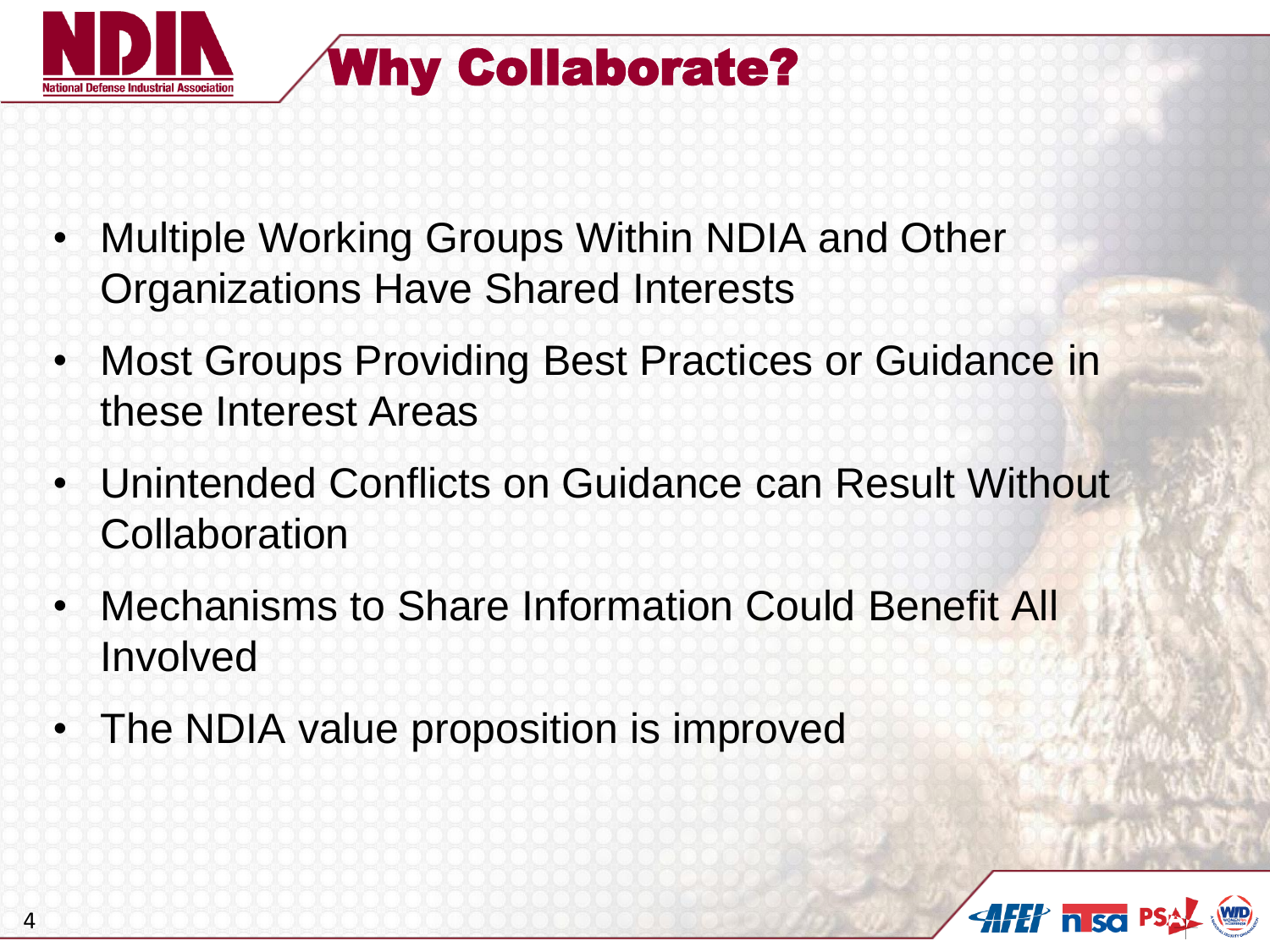

## Why SE-IPM Collaboration Now?

#### **NDIA IPM Division Focal Points in Recent Years**

#### Earned Value Management

Integrated Program Management

We are here today

Integrated Program Management and Agile

Systems Engineering and Agile

Systems Engineering Lifecycle Frameworks

#### Systems Engineering

**NDIA SE Division Focal Points in Recent Years**

**NDIA IPM and SE Divisions "violently agree" on the need to address Agile Opportunity to collaborate on empowering framework for both SE and IPM**